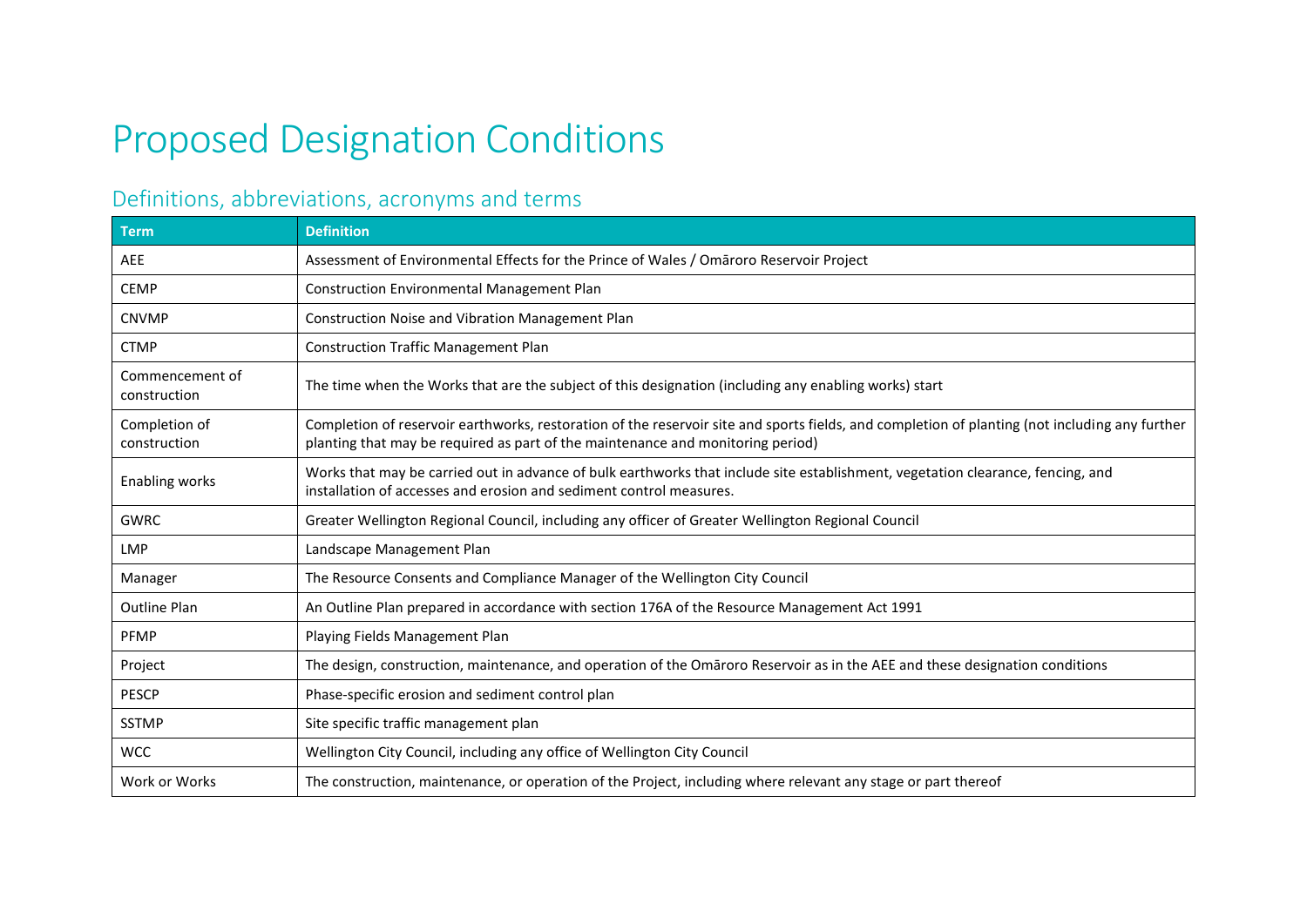| <b>Term</b> | Definition                                                                  |
|-------------|-----------------------------------------------------------------------------|
| Working day | Has the same meaning as under Section 2 of the Resource Management Act 1991 |

## Proposed conditions

| No.  | <b>Proposed designation condition</b>                                                                                                                                                                                                                                                                                                                                                                                                                                                               |  |  |  |  |  |
|------|-----------------------------------------------------------------------------------------------------------------------------------------------------------------------------------------------------------------------------------------------------------------------------------------------------------------------------------------------------------------------------------------------------------------------------------------------------------------------------------------------------|--|--|--|--|--|
|      | <b>General conditions and administration</b>                                                                                                                                                                                                                                                                                                                                                                                                                                                        |  |  |  |  |  |
| DC.1 | a) Except as modified by the conditions below, and subject to final design and Outline Plan(s), the Project shall be undertaken in general accordance with<br>the information provided by the Requiring Authority in the Notice of Requirement dated XX and supporting documents being:<br>AEE Report, dated 15 September 2017<br>i)<br>For the avoidance of doubt, none of the conditions of this designation prevent or apply to Work required for the on-going operation or maintenance of<br>b) |  |  |  |  |  |
|      | the Project following completion of construction. Depending upon the nature of such Work, outline plans or outline plan waivers may be required                                                                                                                                                                                                                                                                                                                                                     |  |  |  |  |  |
|      | Where there is conflict between the documents listed above and these designation conditions, these conditions shall prevail<br>C)                                                                                                                                                                                                                                                                                                                                                                   |  |  |  |  |  |
| DC.2 | As soon as reasonably practicable following the completion of construction of the Project, the Requiring Authority shall:<br>Review the area designated for the Project<br>a)                                                                                                                                                                                                                                                                                                                       |  |  |  |  |  |
|      | Identify any areas of designated land that are no longer necessary for the on-going operation or maintenance of the Project or for ongoing mitigation<br>b)<br>measures                                                                                                                                                                                                                                                                                                                             |  |  |  |  |  |
|      | Give notice to WCC in accordance with section 182 of the RMA seeking the removal of those parts of the designation identified in b) above<br>C)                                                                                                                                                                                                                                                                                                                                                     |  |  |  |  |  |
| DC.3 | The designation shall lapse if not given effect to within 10 years from the date on which it is included in the District Plan under section 175 of the RMA                                                                                                                                                                                                                                                                                                                                          |  |  |  |  |  |
| DC.4 | The Requiring Authority shall submit to the Manager 2 months prior to commencement of construction, a detailed programme outlining:<br>a) The proposed staging of the works                                                                                                                                                                                                                                                                                                                         |  |  |  |  |  |
|      | The anticipated submission dates of the management plans required by these conditions<br>b)                                                                                                                                                                                                                                                                                                                                                                                                         |  |  |  |  |  |
| DC.5 | The Requiring Authority shall arrange and conduct a pre-construction site meeting prior to any work authorised by this consent commencing on-site and<br>invite, with a minimum of 10 working days' notice, WCC and the contractor undertaking the works.                                                                                                                                                                                                                                           |  |  |  |  |  |
|      | Note: In the case that any of the invited parties, other than the representative of the Consent Holder, do no attend this meeting, the consent holder will have<br>complied with this conditions, provide the invitation requirement is met.                                                                                                                                                                                                                                                        |  |  |  |  |  |
|      | <b>Complaints</b>                                                                                                                                                                                                                                                                                                                                                                                                                                                                                   |  |  |  |  |  |
| DC.6 | a) At all times during the Works, the Requiring Authority shall maintain a permanent register of any complaints received alleging adverse effects from, or<br>related to, the Works. As far as practicable the register shall include:                                                                                                                                                                                                                                                              |  |  |  |  |  |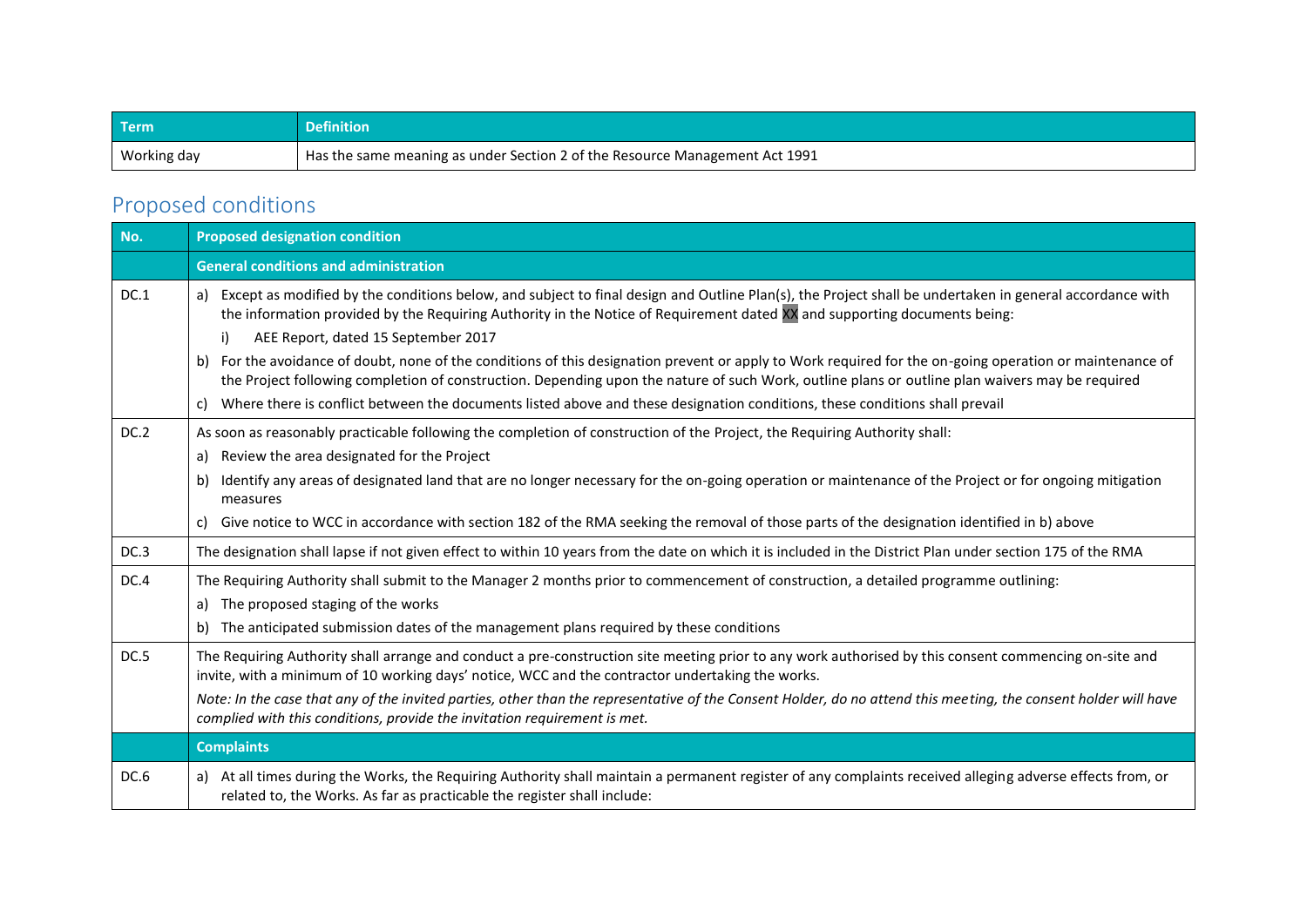| No.  | <b>Proposed designation condition</b>                                                                                                                                                                                                                                                                                                                                               |  |  |  |  |  |
|------|-------------------------------------------------------------------------------------------------------------------------------------------------------------------------------------------------------------------------------------------------------------------------------------------------------------------------------------------------------------------------------------|--|--|--|--|--|
|      | The name and address (where this has been provided) of the complainant<br>i)                                                                                                                                                                                                                                                                                                        |  |  |  |  |  |
|      | The nature of the complaint<br>ii)                                                                                                                                                                                                                                                                                                                                                  |  |  |  |  |  |
|      | Location, date and time of the complaint and also of the alleged event<br>iii)                                                                                                                                                                                                                                                                                                      |  |  |  |  |  |
|      | Weather conditions at the time of the event and including wind direction and approximate wind strength if the complaint relates to air quality or<br>iv)<br>noise                                                                                                                                                                                                                   |  |  |  |  |  |
|      | The outcome of the Requiring Authority's investigation into the complaint<br>V)                                                                                                                                                                                                                                                                                                     |  |  |  |  |  |
|      | Measures taken to respond to the complaint<br>vi)                                                                                                                                                                                                                                                                                                                                   |  |  |  |  |  |
|      | Any other activities in the area, unrelated to the construction, which may have contributed to the complaint (such as non-Project construction,<br>vii)<br>fires, traffic accidents or unusually dusty conditions generally)                                                                                                                                                        |  |  |  |  |  |
|      | b) The Requiring Authority shall:                                                                                                                                                                                                                                                                                                                                                   |  |  |  |  |  |
|      | Acknowledge the complaint within 2 Working Days<br>i)                                                                                                                                                                                                                                                                                                                               |  |  |  |  |  |
|      | Promptly investigate, identify the urgency associated with the complaint and communicate that to the complainant<br>ii)                                                                                                                                                                                                                                                             |  |  |  |  |  |
|      | Take reasonable steps to remedy or mitigate the matters giving rise to the complaint if there are reasonable grounds for the complaint within 10<br>iii)<br>Working Days of receiving the complaint or such sooner time as may be reasonably necessary in the circumstances                                                                                                         |  |  |  |  |  |
|      | The Requiring Authority shall also maintain a record of its responses and any remedial actions undertaken<br>iv)                                                                                                                                                                                                                                                                    |  |  |  |  |  |
|      | This record shall be maintained on site and shall be made available to the Manager and GWRC upon request<br>v)                                                                                                                                                                                                                                                                      |  |  |  |  |  |
| DC.7 | The complaints process outlined in Condition 6 shall continue until the Project becomes Operational. Any complaints received after this period shall be<br>managed by the Requiring Authority in accordance with its standard complaints procedures                                                                                                                                 |  |  |  |  |  |
|      | <b>Management Plans</b>                                                                                                                                                                                                                                                                                                                                                             |  |  |  |  |  |
| DC.8 | a) All construction of the Project shall be carried out in accordance with the management plans required by these conditions                                                                                                                                                                                                                                                        |  |  |  |  |  |
|      | The management plans provide the overarching principles, methodologies, and procedures for managing the effects of the Works to achieve the<br>b)<br>environmental outcomes and performance standards required by these conditions                                                                                                                                                  |  |  |  |  |  |
|      | The management plans apply to the entire Project (including where it is constructed in Stages) and, for some matters, are sufficient to address<br>C)<br>construction management without the need for more specific plans. For other matters, there is a need for site-specific plans to provide the necessary<br>level of detail to address requirements within each of the Stages |  |  |  |  |  |
|      | Advice Note: Certification of the management plans shall be on the basis that they are consistent with the conditions of the designation                                                                                                                                                                                                                                            |  |  |  |  |  |
| DC.9 | A CEMP shall be submitted to the Manager for information in accordance with Condition 8<br>a)                                                                                                                                                                                                                                                                                       |  |  |  |  |  |
|      | The following management plans shall be submitted to the Manager for certification prior to the Commencement of Construction:<br>b)                                                                                                                                                                                                                                                 |  |  |  |  |  |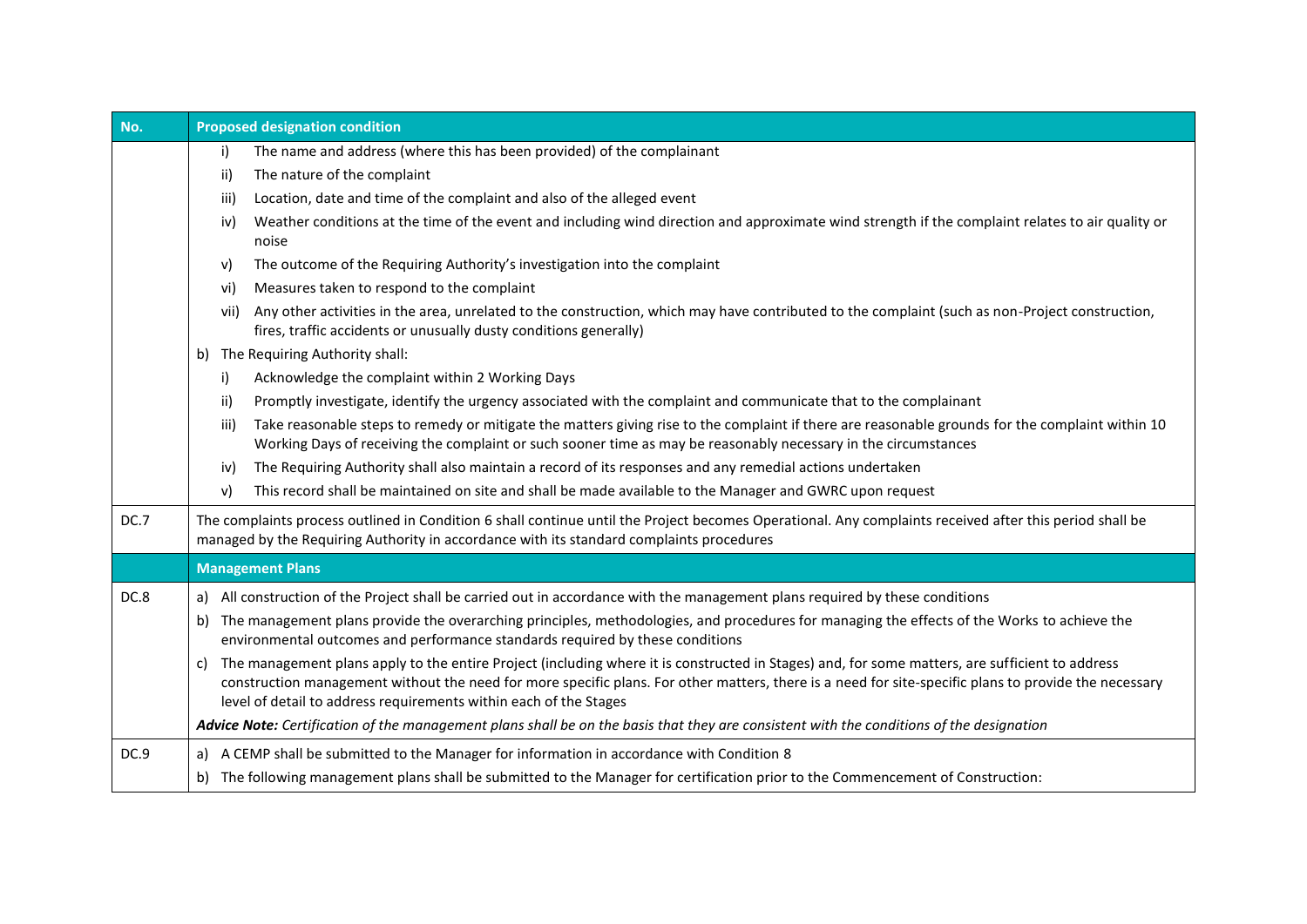| No.   | <b>Proposed designation condition</b>                                                                                                                                                                                                                                                                                                                                                                                                                                                                                                                                                                      |  |  |  |  |
|-------|------------------------------------------------------------------------------------------------------------------------------------------------------------------------------------------------------------------------------------------------------------------------------------------------------------------------------------------------------------------------------------------------------------------------------------------------------------------------------------------------------------------------------------------------------------------------------------------------------------|--|--|--|--|
|       | <b>CTMP</b><br>i)<br>ii)<br><b>CNVMP</b><br><b>LMP</b><br>iii)<br>PFMP<br>iv)                                                                                                                                                                                                                                                                                                                                                                                                                                                                                                                              |  |  |  |  |
|       | The management plans shall be in general accordance with any draft management plan included as part of the AEE<br>C)                                                                                                                                                                                                                                                                                                                                                                                                                                                                                       |  |  |  |  |
|       | A copy of the management plans shall be made publicly accessible on the Requiring Authority's website<br>d)                                                                                                                                                                                                                                                                                                                                                                                                                                                                                                |  |  |  |  |
| DC.10 | The Requiring Authority shall submit draft copies of all management plans (as required by Condition 9) to the Manager for comment at least 20 Working<br>Days prior to the management plans being lodged for certification                                                                                                                                                                                                                                                                                                                                                                                 |  |  |  |  |
| DC.11 | A copy of all management plans will be held on site at all times                                                                                                                                                                                                                                                                                                                                                                                                                                                                                                                                           |  |  |  |  |
| DC.12 | The management plans are not required to include all details for every stage of Work at the time the plan is submitted for certification to the Manager. If<br>further details are to be provided for later Stages of Work, the management plan shall specify which Stages require further certification at a later date.<br>Further details shall be submitted to the Manager for certification prior to construction commencing in the relevant Stage (and work on each stage shall not<br>commence until the relevant management plans are certified).                                                  |  |  |  |  |
| DC.13 | The Requiring Authority may request amendments to any of the management plans required by these conditions by submitting the amendments in writing<br>to the Manager for certification at least 10 Working Days prior to any changes taking effect. Any changes to management plans shall remain consistent with<br>the overall intent of the management plan and relevant conditions and achieve the outcomes required by these conditions. The changes sought shall not be<br>implemented until the consent holder has received the Manager's written certification for the relevant management plan(s). |  |  |  |  |
| DC.14 | Where any condition requires that a management plan or other plan be certified, if the Plan has not been certified within 3 months of lodgement, or with<br>the agreement of WCC, the Requiring Authority may elect as an alternative to submit the management plan to WCC as an Outline Plan in accordance with<br>section 176A of the RMA, and compliance with section 176A shall be deemed to satisfy the certification requirement.                                                                                                                                                                    |  |  |  |  |
|       | <b>Construction Environmental Management Plan</b>                                                                                                                                                                                                                                                                                                                                                                                                                                                                                                                                                          |  |  |  |  |
| DC.15 | a) At least 15 Working Days prior to Commencement of Construction the Requiring Authority shall submit a CEMP to the Manager for information<br>b) The CTMP shall address the matters in Condition 16                                                                                                                                                                                                                                                                                                                                                                                                      |  |  |  |  |
| DC.16 | The CEMP shall include details of:<br>Construction methodologies and construction timeframes, including staging<br>a)<br>Working hours, which should generally be 7.30am to 6.00pm Monday to Saturday<br>b)<br>Staff and contractors' responsibilities<br>C)<br>Public safety<br>d)                                                                                                                                                                                                                                                                                                                        |  |  |  |  |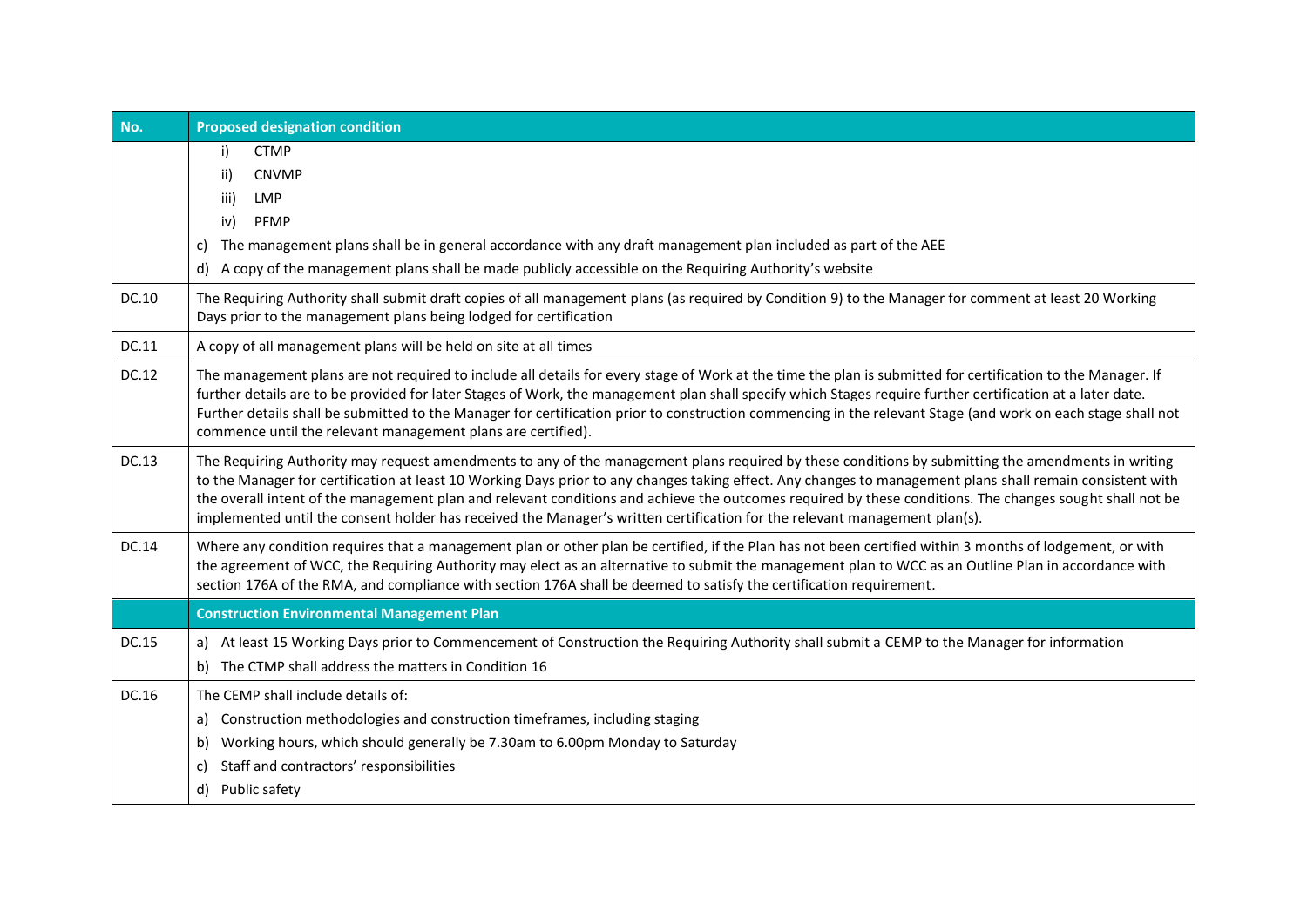| No.   | <b>Proposed designation condition</b>                                                                                                                                                                                                                                                                                                                                                                                                                                                                                   |  |  |  |  |  |  |
|-------|-------------------------------------------------------------------------------------------------------------------------------------------------------------------------------------------------------------------------------------------------------------------------------------------------------------------------------------------------------------------------------------------------------------------------------------------------------------------------------------------------------------------------|--|--|--|--|--|--|
|       | b) Training requirements for employees, sub-contractors and visitors<br>Environmental incident and emergency management<br>C)                                                                                                                                                                                                                                                                                                                                                                                           |  |  |  |  |  |  |
|       | Communication and interface procedures<br>d)                                                                                                                                                                                                                                                                                                                                                                                                                                                                            |  |  |  |  |  |  |
|       | Complaints management<br>e)                                                                                                                                                                                                                                                                                                                                                                                                                                                                                             |  |  |  |  |  |  |
|       | Compliance monitoring<br>f)                                                                                                                                                                                                                                                                                                                                                                                                                                                                                             |  |  |  |  |  |  |
|       | <b>Environmental reporting</b><br>g)                                                                                                                                                                                                                                                                                                                                                                                                                                                                                    |  |  |  |  |  |  |
|       | Corrective action<br>h)                                                                                                                                                                                                                                                                                                                                                                                                                                                                                                 |  |  |  |  |  |  |
|       | Environmental auditing<br>i)                                                                                                                                                                                                                                                                                                                                                                                                                                                                                            |  |  |  |  |  |  |
|       | Contact details for the person in charge of the works and for public inquiries<br>i)                                                                                                                                                                                                                                                                                                                                                                                                                                    |  |  |  |  |  |  |
|       | <b>Construction Traffic Management Plan</b>                                                                                                                                                                                                                                                                                                                                                                                                                                                                             |  |  |  |  |  |  |
| DC.17 | a) At least 15 Working Days prior to Commencement of Construction the Requiring Authority shall submit a CTMP to the Manager for certification<br>The CTMP shall address the matters in Condition 17<br>b)<br>The CTMP shall be prepared in accordance with the version of the New Zealand Transport Agency Code of Practice for Temporary Traffic Management<br>C)<br>(COPTTM) that applies at the time the CTMP is prepared. Where it is not possible to adhere to this standard, the COPTTM's prescribed Engineering |  |  |  |  |  |  |
|       | Exception Decision (EED) process will be followed, which will include appropriate mitigation measures agreed with the Road Asset Manager                                                                                                                                                                                                                                                                                                                                                                                |  |  |  |  |  |  |
|       | d) Construction shall not commence until the Requiring Authority has received the Manager's written certification of the CTMP                                                                                                                                                                                                                                                                                                                                                                                           |  |  |  |  |  |  |
| DC.18 | The CTMP shall confirm the procedures, requirements and standards necessary for managing the traffic effects during the Work so that safe, adequate, and<br>convenient routes for local movements by all transport modes are maintained throughout the construction of the Project. In particular, the CTMP should<br>include methods to:                                                                                                                                                                               |  |  |  |  |  |  |
|       | Minimise the disruption to users of local travel routes<br>a)                                                                                                                                                                                                                                                                                                                                                                                                                                                           |  |  |  |  |  |  |
|       | Minimise the disruption to local residents' parking<br>b)                                                                                                                                                                                                                                                                                                                                                                                                                                                               |  |  |  |  |  |  |
|       | Maintain a safe passage for all travel routes, including road and footpath users affected by the Work<br>C)                                                                                                                                                                                                                                                                                                                                                                                                             |  |  |  |  |  |  |
|       | In particular, the CTMP shall describe:                                                                                                                                                                                                                                                                                                                                                                                                                                                                                 |  |  |  |  |  |  |
|       | d) Access to the site for heavy vehicles and contractors' vehicles                                                                                                                                                                                                                                                                                                                                                                                                                                                      |  |  |  |  |  |  |
|       | Details of temporary residents' parking to be provided on site, if required<br>e)                                                                                                                                                                                                                                                                                                                                                                                                                                       |  |  |  |  |  |  |
|       | Access restrictions for bulk earth import and export from the site<br>f)                                                                                                                                                                                                                                                                                                                                                                                                                                                |  |  |  |  |  |  |
| DC.19 | a) The Requiring Authority shall carry out a preconstruction survey of Rolleston Street prior to commencement of construction                                                                                                                                                                                                                                                                                                                                                                                           |  |  |  |  |  |  |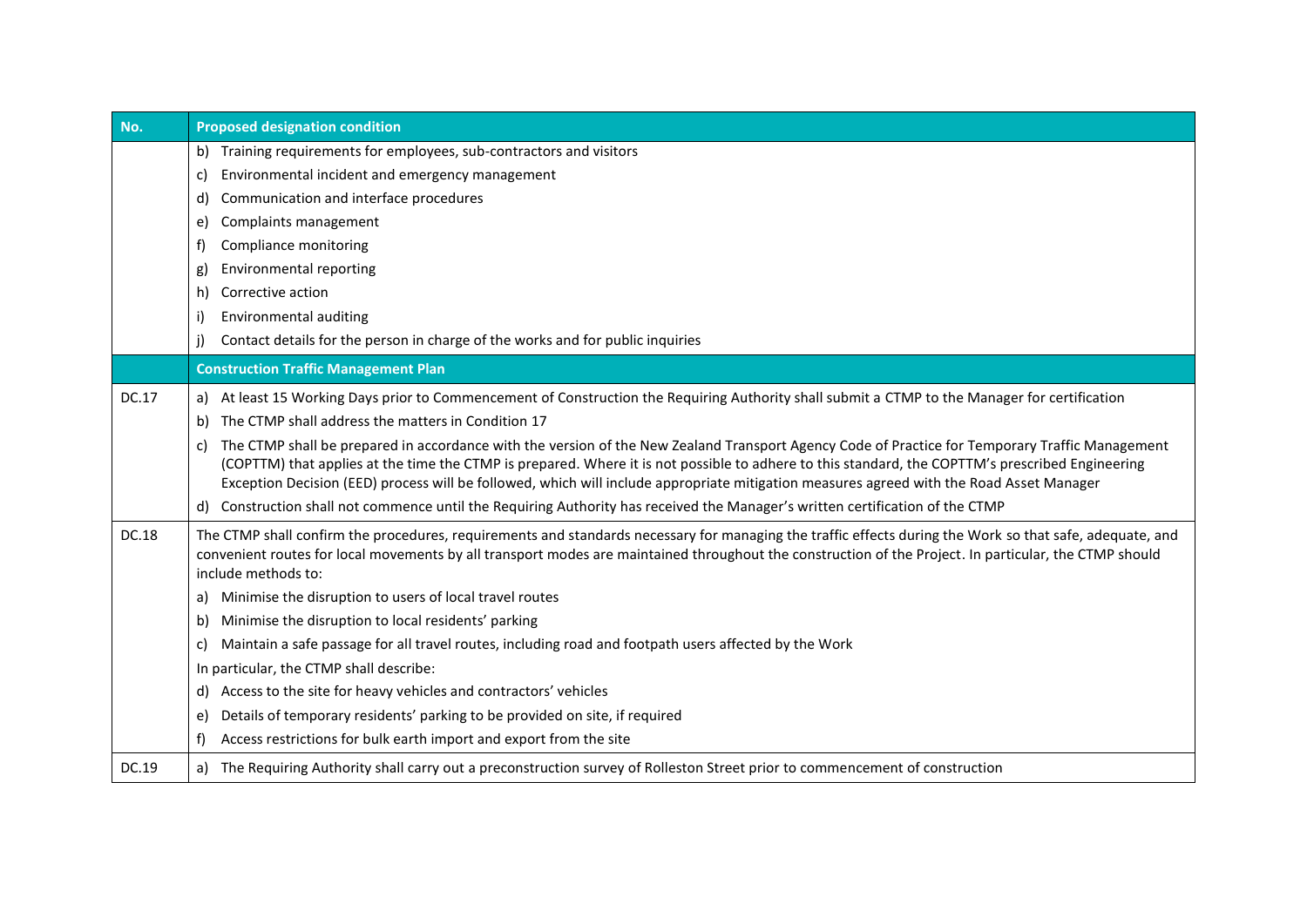| No.          | <b>Proposed designation condition</b>                                                                                                                                                                                                                                                                                                                                                 |  |  |  |  |  |  |
|--------------|---------------------------------------------------------------------------------------------------------------------------------------------------------------------------------------------------------------------------------------------------------------------------------------------------------------------------------------------------------------------------------------|--|--|--|--|--|--|
|              | b) The Requiring Authority shall carry out 2-monthly inspections of Rolleston Street, the Rolleston/Wallace Street intersection, and Salisbury Terrace to<br>ensure that any potholes and other damage resulting from construction of the Works are identified as soon as practicable                                                                                                 |  |  |  |  |  |  |
|              | The Requiring Authority shall contribute fair and reasonable costs towards repair and maintenance of any potholes and other damage resulting from the<br>C)<br>Works                                                                                                                                                                                                                  |  |  |  |  |  |  |
|              | Prior to construction commencing, the Requiring Authority shall agree with the Road Asset Manager the nature, extent and frequency of the inspections<br>d)<br>referred to in a)                                                                                                                                                                                                      |  |  |  |  |  |  |
|              | <b>Site Specific Traffic Management Plans</b>                                                                                                                                                                                                                                                                                                                                         |  |  |  |  |  |  |
| DC.20        | a) The Requiring Authority shall submit SSTMPs to the Manager for certification at least 5 Working Days prior to commencement of the relevant traffic<br>management Works.                                                                                                                                                                                                            |  |  |  |  |  |  |
|              | The SSTMPs shall address the matters in Condition 21<br>b)                                                                                                                                                                                                                                                                                                                            |  |  |  |  |  |  |
|              | Traffic management shall not be implemented until the Requiring Authority has received the Manager's written certification of the SSTMP<br>C)                                                                                                                                                                                                                                         |  |  |  |  |  |  |
| DC.21        | SSTMPs shall describe the measures that will be undertaken to manage the traffic effects associated with construction of specific Stages of the Project prior<br>to construction of the relevant Stage(s) of the Project commencing. Each SSTMP must be consistent with, and be implemented in accordance with, the<br>CTMP. In particular, SSTMPs shall describe, where appropriate: |  |  |  |  |  |  |
|              | Temporary traffic management measures required to manage impacts on road users during proposed working hours<br>a)                                                                                                                                                                                                                                                                    |  |  |  |  |  |  |
|              | Measures to maintain existing vehicle access to adjacent properties<br>b)                                                                                                                                                                                                                                                                                                             |  |  |  |  |  |  |
|              | Measures to maintain safe and clearly identified pedestrian and cyclist access on roads and footpaths adjacent to the Works<br>C)                                                                                                                                                                                                                                                     |  |  |  |  |  |  |
|              | Any proposed temporary changes in speed limits<br>d)                                                                                                                                                                                                                                                                                                                                  |  |  |  |  |  |  |
|              | Provision for safe and efficient access of vehicles to and from the construction site<br>e)                                                                                                                                                                                                                                                                                           |  |  |  |  |  |  |
|              | <b>Construction Noise and Vibration Management Plan</b>                                                                                                                                                                                                                                                                                                                               |  |  |  |  |  |  |
| <b>DC.22</b> | a) At least 15 Working Days prior to Commencement of Construction the Requiring Authority shall submit a CNVMP to the Manager for certification                                                                                                                                                                                                                                       |  |  |  |  |  |  |
|              | The CNVMP shall address the matters in Conditions 23-25<br>b)                                                                                                                                                                                                                                                                                                                         |  |  |  |  |  |  |
|              | The CNVMP shall be prepared in accordance with the requirements of Annexe E to NZS 6803:1999 'Acoustics - Construction Noise'<br>C)                                                                                                                                                                                                                                                   |  |  |  |  |  |  |
|              | Construction shall not commence until the Requiring Authority has received the Manager's written certification of the CNVMP<br>d)                                                                                                                                                                                                                                                     |  |  |  |  |  |  |
| <b>DC.23</b> | The purpose of the CNVMP shall be to provide methods to manage noise/vibration appropriately for the variety of circumstances within the Project area by<br>outlining the measures, procedures and standards for mitigating the effects of noise and vibration during construction of the Project so they will meet:                                                                  |  |  |  |  |  |  |
|              | The noise criteria set out in Condition 25, where practicable. Where it is not practicable to achieve those criteria, alternative strategies should be<br>a)<br>described to achieve the best practicable option to minimise the effects of construction noise on neighbours                                                                                                          |  |  |  |  |  |  |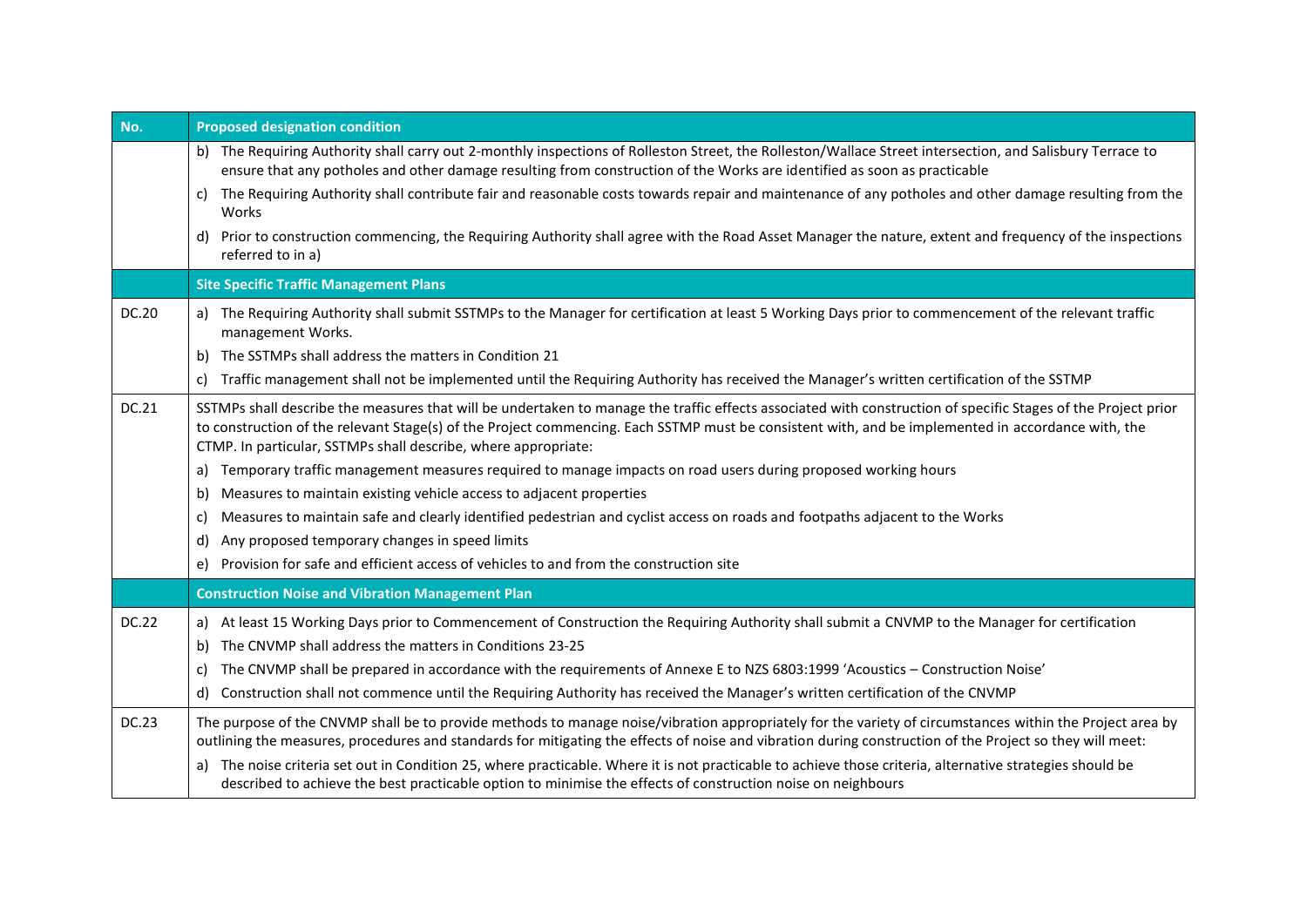| No.          | <b>Proposed designation condition</b>                                                                                                                                                                                                                                                                                                                                                                                                                                                                     |                                                                                                                                                                                                                            |                   |           |                                                                                                                                                            |  |  |
|--------------|-----------------------------------------------------------------------------------------------------------------------------------------------------------------------------------------------------------------------------------------------------------------------------------------------------------------------------------------------------------------------------------------------------------------------------------------------------------------------------------------------------------|----------------------------------------------------------------------------------------------------------------------------------------------------------------------------------------------------------------------------|-------------------|-----------|------------------------------------------------------------------------------------------------------------------------------------------------------------|--|--|
|              | b) The vibration criteria set out in Table 3 of DIN 4150-2: 1999, where practicable. Where it is not practicable to achieve those criteria, a suitably qualified<br>expert shall be engaged to assess and manage construction vibration during the activity that exceed the criteria<br>Night time (2000h - 0630h) Work shall be avoided where practicable. Where avoidance is not practicable, the best practicable option shall be adopted<br>C)<br>to minimise or mitigate noise and vibration effects |                                                                                                                                                                                                                            |                   |           |                                                                                                                                                            |  |  |
| DC.24        | The CNVMP shall, as a minimum, address the following:                                                                                                                                                                                                                                                                                                                                                                                                                                                     |                                                                                                                                                                                                                            |                   |           |                                                                                                                                                            |  |  |
|              | Description of the Works, anticipated equipment/processes and their scheduled durations<br>a)                                                                                                                                                                                                                                                                                                                                                                                                             |                                                                                                                                                                                                                            |                   |           |                                                                                                                                                            |  |  |
|              | Hours of operation, including times and days when activities causing noise and/or vibration would occur<br>b)                                                                                                                                                                                                                                                                                                                                                                                             |                                                                                                                                                                                                                            |                   |           |                                                                                                                                                            |  |  |
|              | The construction noise and vibration criteria for the Project<br>C)                                                                                                                                                                                                                                                                                                                                                                                                                                       |                                                                                                                                                                                                                            |                   |           |                                                                                                                                                            |  |  |
|              | d)<br>defined in NZS 6803:1999 'Acoustics - Construction Noise')                                                                                                                                                                                                                                                                                                                                                                                                                                          |                                                                                                                                                                                                                            |                   |           | Identification of affected houses and other sensitive locations where noise and vibration criteria apply including a list of Noise Sensitive Receivers (as |  |  |
|              | e)                                                                                                                                                                                                                                                                                                                                                                                                                                                                                                        | Requirements for building conditions surveys at locations close to activities generating significant vibration, prior to and after completion of construction<br>and processes for repair of any damage caused by the Work |                   |           |                                                                                                                                                            |  |  |
|              | f)                                                                                                                                                                                                                                                                                                                                                                                                                                                                                                        | Mitigation options including alternative strategies where full compliance with the relevant noise and/or vibration criteria cannot be achieved                                                                             |                   |           |                                                                                                                                                            |  |  |
|              | Methods and frequency for monitoring and reporting on construction noise and vibration<br>g)                                                                                                                                                                                                                                                                                                                                                                                                              |                                                                                                                                                                                                                            |                   |           |                                                                                                                                                            |  |  |
|              | Operator training procedures and expected behaviours under the CEMP as required by Condition 15<br>h)                                                                                                                                                                                                                                                                                                                                                                                                     |                                                                                                                                                                                                                            |                   |           |                                                                                                                                                            |  |  |
|              | i)<br>Consultation and notification procedures                                                                                                                                                                                                                                                                                                                                                                                                                                                            |                                                                                                                                                                                                                            |                   |           |                                                                                                                                                            |  |  |
| <b>DC.25</b> | Construction noise shall be measured and assessed in accordance with NZS 6803:1999 'Acoustics - Construction Noise'. The construction noise shall comply<br>with the following criteria for the purposes of the CNVMP:                                                                                                                                                                                                                                                                                    |                                                                                                                                                                                                                            |                   |           |                                                                                                                                                            |  |  |
|              | Time of week                                                                                                                                                                                                                                                                                                                                                                                                                                                                                              | Time period                                                                                                                                                                                                                | $dB$ LAeg(15 min) | dB LAFmax |                                                                                                                                                            |  |  |
|              | Weekdays                                                                                                                                                                                                                                                                                                                                                                                                                                                                                                  | 0630-0730                                                                                                                                                                                                                  | 55                | 75        |                                                                                                                                                            |  |  |
|              |                                                                                                                                                                                                                                                                                                                                                                                                                                                                                                           | 0730-1800                                                                                                                                                                                                                  | 70                | 85        |                                                                                                                                                            |  |  |
|              |                                                                                                                                                                                                                                                                                                                                                                                                                                                                                                           | 1800-2000                                                                                                                                                                                                                  | 65                | 80        |                                                                                                                                                            |  |  |
|              |                                                                                                                                                                                                                                                                                                                                                                                                                                                                                                           | 2000-0630                                                                                                                                                                                                                  | 45                | 75        |                                                                                                                                                            |  |  |
|              | Saturdays                                                                                                                                                                                                                                                                                                                                                                                                                                                                                                 | 0630-0730                                                                                                                                                                                                                  | 45                | 75        |                                                                                                                                                            |  |  |
|              |                                                                                                                                                                                                                                                                                                                                                                                                                                                                                                           | 0730-1800                                                                                                                                                                                                                  | 70                | 85        |                                                                                                                                                            |  |  |
|              |                                                                                                                                                                                                                                                                                                                                                                                                                                                                                                           | 1800-2000                                                                                                                                                                                                                  | 45                | 75        |                                                                                                                                                            |  |  |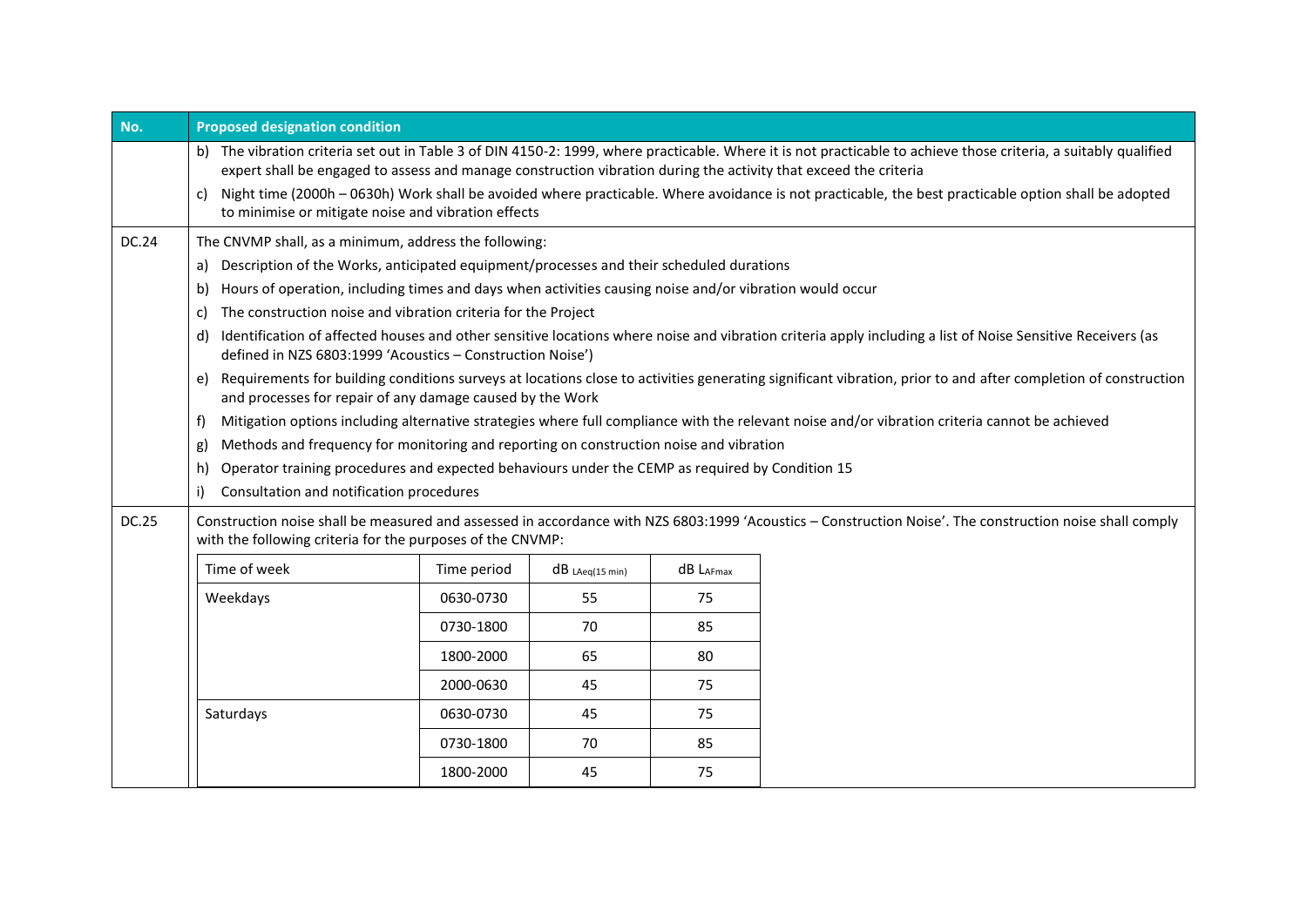| No.          | <b>Proposed designation condition</b>                                                                                                                                                                                                                                                                                                                                                                                                                                                                                                   |           |    |    |                                                                                                                                                  |  |
|--------------|-----------------------------------------------------------------------------------------------------------------------------------------------------------------------------------------------------------------------------------------------------------------------------------------------------------------------------------------------------------------------------------------------------------------------------------------------------------------------------------------------------------------------------------------|-----------|----|----|--------------------------------------------------------------------------------------------------------------------------------------------------|--|
|              |                                                                                                                                                                                                                                                                                                                                                                                                                                                                                                                                         | 2000-0630 | 45 | 75 |                                                                                                                                                  |  |
|              | Sundays and public holidays                                                                                                                                                                                                                                                                                                                                                                                                                                                                                                             | 0630-0730 | 45 | 75 |                                                                                                                                                  |  |
|              |                                                                                                                                                                                                                                                                                                                                                                                                                                                                                                                                         | 0730-1800 | 55 | 85 |                                                                                                                                                  |  |
|              |                                                                                                                                                                                                                                                                                                                                                                                                                                                                                                                                         | 1800-2000 | 45 | 75 |                                                                                                                                                  |  |
|              |                                                                                                                                                                                                                                                                                                                                                                                                                                                                                                                                         | 2000-0630 | 45 | 75 |                                                                                                                                                  |  |
|              |                                                                                                                                                                                                                                                                                                                                                                                                                                                                                                                                         |           |    |    |                                                                                                                                                  |  |
|              |                                                                                                                                                                                                                                                                                                                                                                                                                                                                                                                                         |           |    |    |                                                                                                                                                  |  |
|              | <b>Landscape Management Plan</b>                                                                                                                                                                                                                                                                                                                                                                                                                                                                                                        |           |    |    |                                                                                                                                                  |  |
|              |                                                                                                                                                                                                                                                                                                                                                                                                                                                                                                                                         |           |    |    |                                                                                                                                                  |  |
| DC.26        | a)                                                                                                                                                                                                                                                                                                                                                                                                                                                                                                                                      |           |    |    | At least 15 Working Days prior to Commencement of Construction, the Requiring Authority shall submit a LMP to the Manager for certification      |  |
|              | b)                                                                                                                                                                                                                                                                                                                                                                                                                                                                                                                                      |           |    |    | The LMP shall be in general accordance with the Landscape Strategy provided in the AEE and address the matters in Condition 27                   |  |
|              | Construction shall not commence until the Requiring Authority has received the Manager's written certification of the LMP<br>C)                                                                                                                                                                                                                                                                                                                                                                                                         |           |    |    |                                                                                                                                                  |  |
|              |                                                                                                                                                                                                                                                                                                                                                                                                                                                                                                                                         |           |    |    | Advice note: The LMP may be part of a combined document including the Playing Fields Management Plan and/or Ecological Management Plan.          |  |
| <b>DC.27</b> | The purpose of the LMP is to outline the methods and measures to be implemented prior to the Works, during the construction phase, and for a defined<br>period thereafter to avoid, remedy, and mitigate adverse effects of the construction and the Project on landscape amenity. The LMP shall document the<br>permanent mitigation measures, as well as the necessary monitoring and management required to successfully implement those measures during<br>construction and the transition to the Operational phase of the Project. |           |    |    |                                                                                                                                                  |  |
|              | The LMP shall, as a minimum, address the following:                                                                                                                                                                                                                                                                                                                                                                                                                                                                                     |           |    |    |                                                                                                                                                  |  |
|              | Final landscape strategy<br>a)                                                                                                                                                                                                                                                                                                                                                                                                                                                                                                          |           |    |    |                                                                                                                                                  |  |
|              | How the final reservoir backfill design will support a smooth integration with adjacent topography and optimise effective revegetation conditions<br>b)                                                                                                                                                                                                                                                                                                                                                                                 |           |    |    |                                                                                                                                                  |  |
|              | Details of replaced pathways through the site<br>b)                                                                                                                                                                                                                                                                                                                                                                                                                                                                                     |           |    |    |                                                                                                                                                  |  |
|              | Consideration of CPTED principles in relation to the pipe tunnel access door<br>C)                                                                                                                                                                                                                                                                                                                                                                                                                                                      |           |    |    |                                                                                                                                                  |  |
|              | Identification of vegetation to be retained, including retention of as many as practicable significant trees and areas of regenerating indigenous<br>d)<br>vegetation                                                                                                                                                                                                                                                                                                                                                                   |           |    |    |                                                                                                                                                  |  |
|              | Protection measures for vegetation to be retained<br>e)                                                                                                                                                                                                                                                                                                                                                                                                                                                                                 |           |    |    |                                                                                                                                                  |  |
|              | f)                                                                                                                                                                                                                                                                                                                                                                                                                                                                                                                                      |           |    |    | Proposed planting including plant species, plant/grass mixes, spacing/densities, sizes (at the time of planting) and layout and planting methods |  |
|              | Planting programme - the staging of planting in relation to the construction programme which shall, as far as practicable, include provision for planting<br>g)<br>within the first planting season following completion of the Project                                                                                                                                                                                                                                                                                                 |           |    |    |                                                                                                                                                  |  |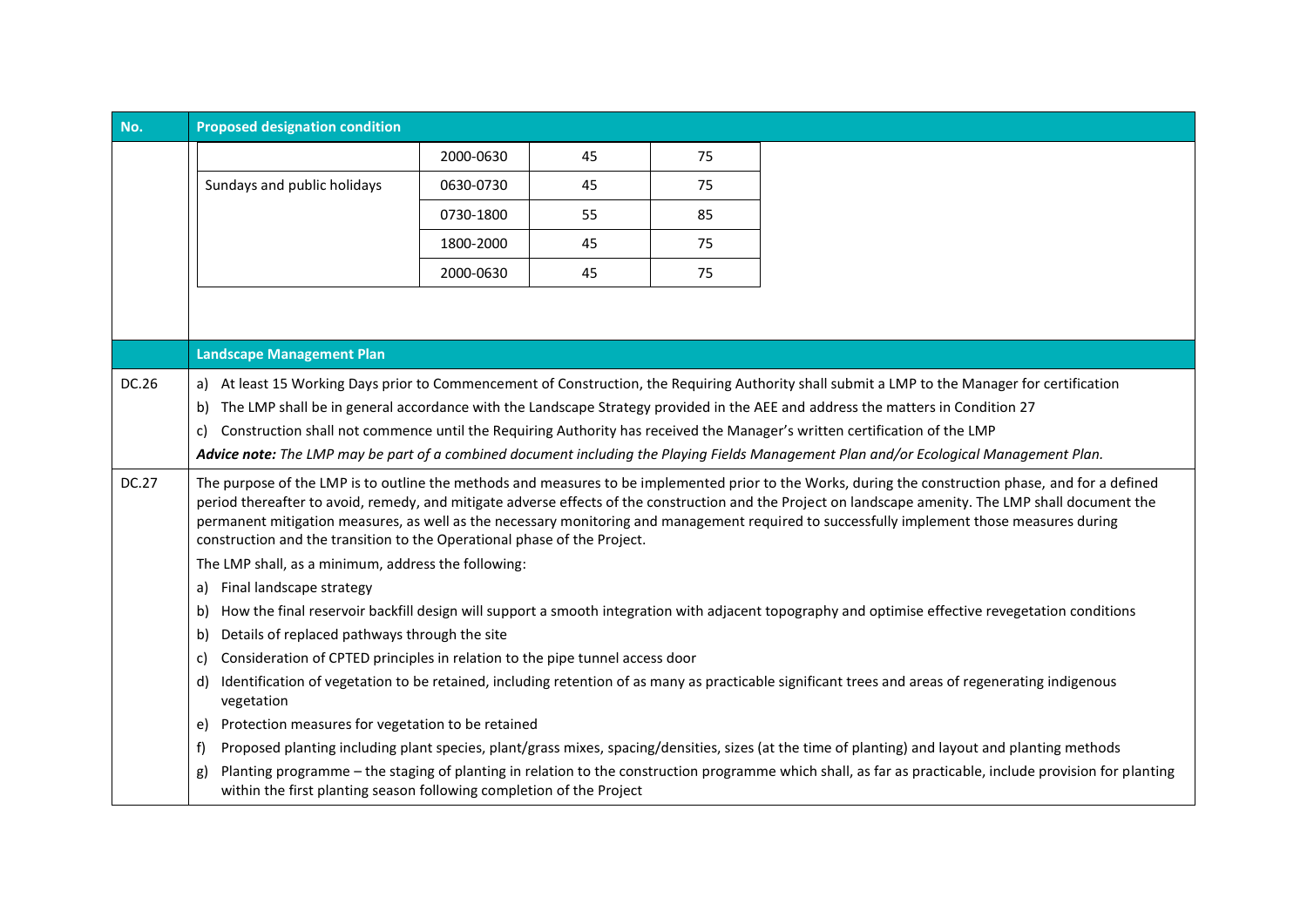| No.          | <b>Proposed designation condition</b>                                                                                                                                                                                                                                                                                                                                                                                                                                          |  |  |  |  |  |
|--------------|--------------------------------------------------------------------------------------------------------------------------------------------------------------------------------------------------------------------------------------------------------------------------------------------------------------------------------------------------------------------------------------------------------------------------------------------------------------------------------|--|--|--|--|--|
|              | h) Detailed specifications relating to (but not limited to) the following:                                                                                                                                                                                                                                                                                                                                                                                                     |  |  |  |  |  |
|              | Weed control and clearance<br>i)                                                                                                                                                                                                                                                                                                                                                                                                                                               |  |  |  |  |  |
|              | Ground preparation<br>ii)                                                                                                                                                                                                                                                                                                                                                                                                                                                      |  |  |  |  |  |
|              | Mulching<br>iii)                                                                                                                                                                                                                                                                                                                                                                                                                                                               |  |  |  |  |  |
|              | Plant supply and planting, including hydroseeding and grassing<br>iv)                                                                                                                                                                                                                                                                                                                                                                                                          |  |  |  |  |  |
|              | The proposed maintenance of plantings, including the replacement of unsuccessful plantings<br>i)                                                                                                                                                                                                                                                                                                                                                                               |  |  |  |  |  |
|              | Subject to achieving the success standards in paragraphs i), ii) and iii) below, there shall be a five year defects liability and maintenance period for all<br>j)<br>terrestrial planting but the maintenance period may be shorter if the success measures have been achieved earlier. At the end of that period, the<br>Requiring Authority shall provide information to the Manager to demonstrate that the planting has been successful, with success defined as follows: |  |  |  |  |  |
|              | In relation to mass planting, successful planting shall be defined as 80% canopy closure whereby a sustainable plant community has been<br>i)<br>established and where plants have grown to create a canopy that shades the ground and suppresses weed growth;                                                                                                                                                                                                                 |  |  |  |  |  |
|              | In relation to the planting of specimen trees, successful planting shall be defined as 100% plant survival, with 100% of trees in full leaf (if the<br>ii)<br>relevant species is typically in leaf at that time of year) with the trees to have a habit of growth that is normal to the species and are to be sound,<br>healthy and vigorous with normal and well-developed branch systems;                                                                                   |  |  |  |  |  |
|              | Success in relation to wetland and riparian planting shall be defined as nearly as practicable to the criteria in i), or ii) and in any event as agreed by<br>iii)<br>expert ecologists.                                                                                                                                                                                                                                                                                       |  |  |  |  |  |
|              | <b>Playing Field Management Plan</b>                                                                                                                                                                                                                                                                                                                                                                                                                                           |  |  |  |  |  |
| <b>DC.28</b> | a) At least 15 Working Days prior to Commencement of Construction the Requiring Authority shall submit a PFMP to the Manager for certification                                                                                                                                                                                                                                                                                                                                 |  |  |  |  |  |
|              | The PFMP shall address the matters in Condition 29<br>b)                                                                                                                                                                                                                                                                                                                                                                                                                       |  |  |  |  |  |
|              | Construction shall not commence until the Requiring Authority has received the Manager's written certification of the PFMP<br>C)                                                                                                                                                                                                                                                                                                                                               |  |  |  |  |  |
|              | Advice note: The PRMF may be part of a combined document including the Landscape Management Plan and/or Ecological Management Plan.                                                                                                                                                                                                                                                                                                                                            |  |  |  |  |  |
| DC.29        | The purpose of the PFMP is to outline the methods and measures to be implemented prior to the Works, during the construction phase, and for a defined<br>period thereafter to avoid, remedy, and mitigate adverse effects of the construction and the Project on the Upper and Lower Prince of Wales Park playing<br>fields.                                                                                                                                                   |  |  |  |  |  |
|              | The PFMP shall, as a minimum, address the following:                                                                                                                                                                                                                                                                                                                                                                                                                           |  |  |  |  |  |
|              | Final design of the fields including levels and drainage<br>a)                                                                                                                                                                                                                                                                                                                                                                                                                 |  |  |  |  |  |
|              | Surface specifications<br>b)                                                                                                                                                                                                                                                                                                                                                                                                                                                   |  |  |  |  |  |
|              | Retaining wall and terramesh wall design<br>C)                                                                                                                                                                                                                                                                                                                                                                                                                                 |  |  |  |  |  |
|              | Vehicle access to both fields<br>d)                                                                                                                                                                                                                                                                                                                                                                                                                                            |  |  |  |  |  |